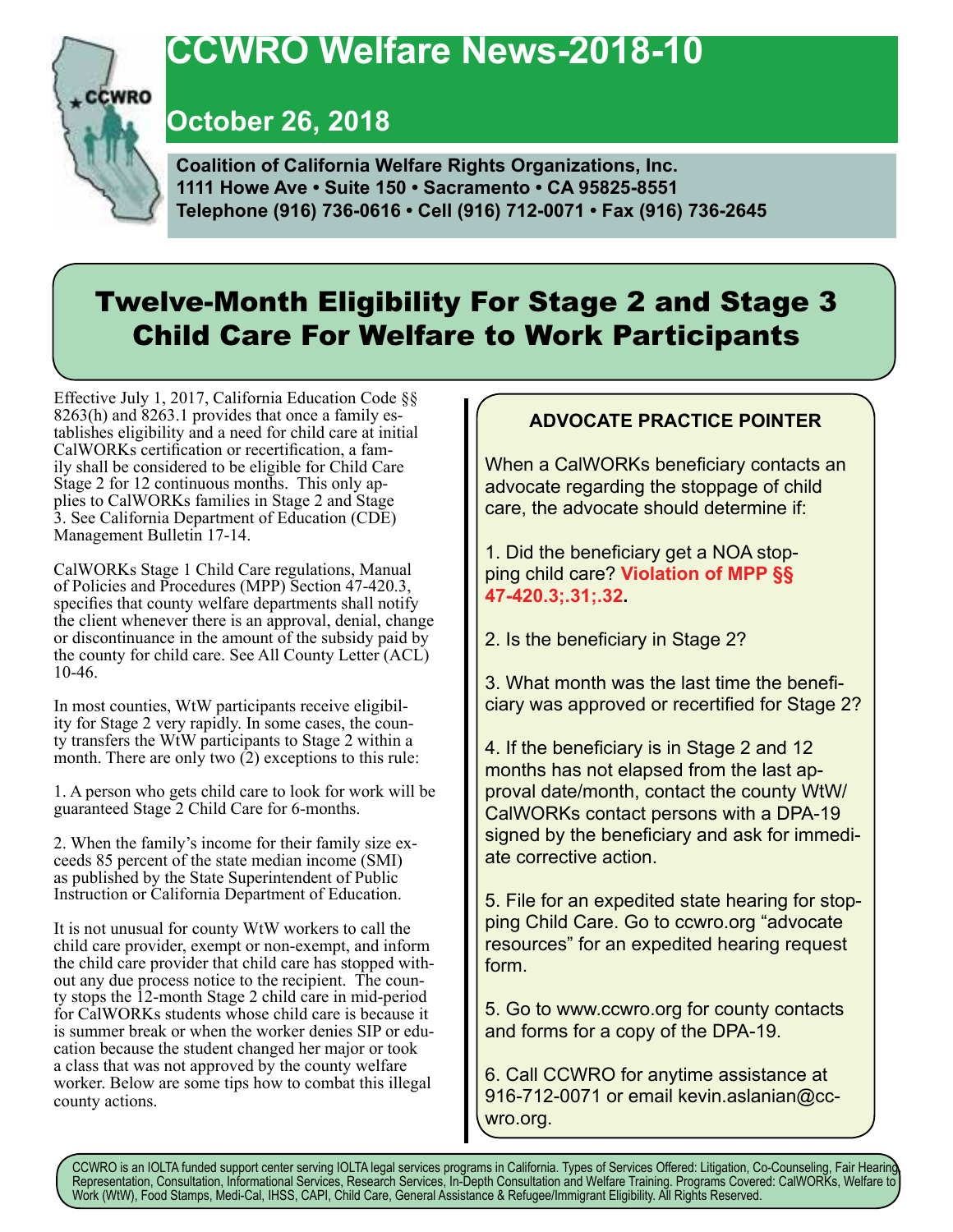### **CCWRO Welfare News Corober 26, 2018 2018-10 2018-10**

*(Cont'd from page 1*

### Counties Double Collect CalWORKs and CalFresh **Overpayments**

Ms. K. of Sacramento County had a<br>hearing in 2018 because she objected to the notices of action that stated that she had an unpaid over \$2,000 overpayment from 2004. sion, Sacramento County admitted<br>that the overpayment had been collected in full in 2008 by Sacramento County Revenue and Recovery. al withdrawal that no overpayment<br>existed. In addition, the County discovered that the county recouped an additional \$300 that would be returned to Ms. K.

The reason why the County did not know that Ms. K.'s overpayments had been recovered is because the Department of Revenue and Recovery computer does not communicate with the SAWS/CalWIN system to provide a current accounting of CalWORKs overpayments or CalFresh overissuances.

This means that thousands of beneficiaries of CalWORKs and CalFresh may be forced to reimburse the County for "debts" that have been fully recovered.

There are several large counties that use outside agencies, such as Alameda, Los Angeles, Sacramento, San Diego, Santa Clara, Orange and Kern counties and many more. Thus, potentially these counties are also fleecing CalWORKs and payments that have been fully recouped.

## CDSS Hides California Housing Support Program Hides From the Homeless

In 2018, the California Legislature appropriated an additional \$24.2 million in fiscal year 2018-2019 for counties to operate the state funded CalWORKs Housing Support Program. This raised funding to \$95 million on an on-going basis for County Housing Support programs.

The CalWORKs Housing Support Program is supposed to assist CalWORKs families to obtain and retain permanent shelter. Homeless families have no clue about what the program offers or how to apply for it. The California Department of Social Services web-**\_\_\_\_\_\_\_\_\_\_\_\_\_\_\_\_\_\_\_\_\_**

page does not make information about the county specific transparent.

programs public and **of Social Services does The California Department not make information about this program public** 

Instead, the website **and transparent.** contains information

concerning the California Homeless Coordinating and Financing Council, California Department of Housing & Community Development, HUD, California Continuums of Care, National Alliance to End Homelessness and U.S. Interagency Council on Homelessness, which is valuable information for the county administrators, but not exactly what homeless families want to know.

The website also lists county telephone numbers which are not "homeless friendly". Homeless families do not have land-lines so as to be able to wait patiently for the next available representative. Homeless families rely on cell phones with limited minutes. There are over 33 counties with call-centers with long wait times. When calls are dropped, the homeless family must call again. Often calls are not authenticated and disconnected. In some counties, 50-80 % of the calls fail authentication.

Each county has a Housing Support Program that is unique to the county. Thus, homeless families have no idea what benefits they can and cannot get in their county. Although each county is required to submit a plan on how they will use the millions of dollars, those plans are absent from the "CDSS Housing and Homelessness Programs" webpage and not available to the homeless families for which they are meant.

 *(cont'd on page 3)* It is sad that the Brown Administration opted to hide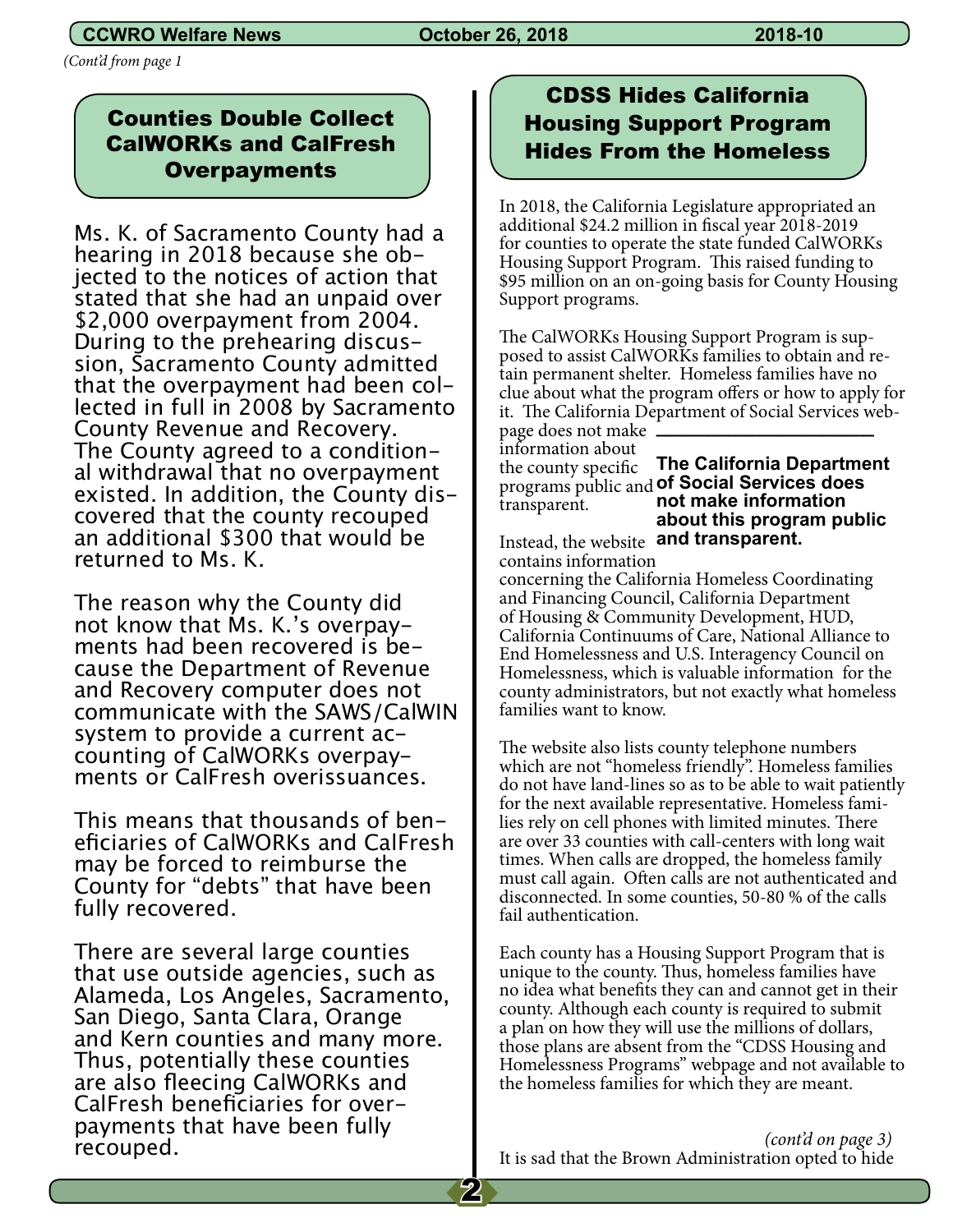#### **CCWRO Welfare News October 26, 2018 ` 2018-10**

 *(Cont'd from page 2)*

information from California's homeless families with children, while spending over \$95 million.

We have been told the reason for hiding this information from homeless families is because counties objected to putting it on the web page. Homeless families are kept in the dark. Moreover, homeless families have no say in how the program should be operated and no knowledge what these programs can do for them.

CalWORKs Outcomes & Accountability Review (CalOAR) Has Major Challenges Given the Lack of Information about WtW Supportive Services

The purpose of Cal-OAR is to establish a local accountability system that facilitates continuous improvement of county CalWORKs programs by collecting and disseminating data and best practices within the implementation of CalWORKs. Cal-OAR will consist of three components: performance indicators, a CalWORKs self-assessment process, and a CalWORKs System Improvement Plan.

Implementation of the Cal-OAR program costs millions of dollars which will allow each county to look at their CalWORKs program for a three-year period and then come up with a proposal to improve deficiencies they agree is a problem after looking at the performance indicators.

One area of concern that CalOAR is supposed to address is examining WtW supportive services. To examine the performance of supportive services it is reasonable to assume that the county would look at how many people need supportive services and how many actually get it. However, given the current WtW program set up, this will be impossible. There is no process for WtW participants who need any supportive service to get it. Counties continuously OPPOSE WtW participants requesting needed supportive services in the most effective and efficient 21 century manner - like requesting the service on-line. Most WtW sanctions occur for failure to attend

OCAT because counties refuse to verify that the participants actually need child care for the safety of the children and minimizing risk, or that the participants needed transportation. For a family of two (2) a sanction means the monthly CalWORKs grant is reduced from \$577 a month down to \$355 a month.

This autumn a San Bernardino County official testified under oath that in San Bernardino County participants only receive transportation after they participate and transportation is never advanced in order to participate. No wonder San Bernardino has so many WtW sanctions. San Bernardino County has 5,851 persons actually participating during July 2018 and, in that same month, had 9,644 persons being sanctioned. It is called the "welfare-to-sanction" program in the CalWORKs beneficiary community.

During the passage of the GAIN program, back in 1985, CDSS did a survey and discovered that 70% of the participants would need child care. Well, less than 22% \_\_\_\_\_\_\_\_\_\_\_\_\_\_\_\_\_\_\_\_\_\_\_\_\_\_\_\_\_\_\_

of the participants received

2018. In July 73,145 undu-25 CDSS report

child care in July **A San Bernardino County official**  2018 there were **only receive transportation after**  plicated partici-**tion is never advanced in order to**  pants per WtW **participate. testified under oath that in San Bernardino County participants they participate and transporta-**\_\_\_\_\_\_\_\_\_\_\_\_\_\_\_\_\_\_\_\_\_\_\_\_\_\_\_\_\_\_\_\_

and only 16,116

families received child care per CDSS CW 115 reports. Counties allege that many CalWORKs recipients just don't want to bother getting child care funds from the county. We wonder how many county employees entitled to benefits from the county don't claim them?

The same problem exists with students going to college without necessary text books. Each semester, thousands of CalWORKs recipients have to drop out of college because the welfare worker did not timely authorize ancillary payments for text books. Counties verify everything they can, even if it is not required and often, when not permitted before authorizing funds for class text books. Counties have returned millions of WtW County Single Allocation WtW dollars to the state General Fund rather than helping CalWORKs students become self-sufficient.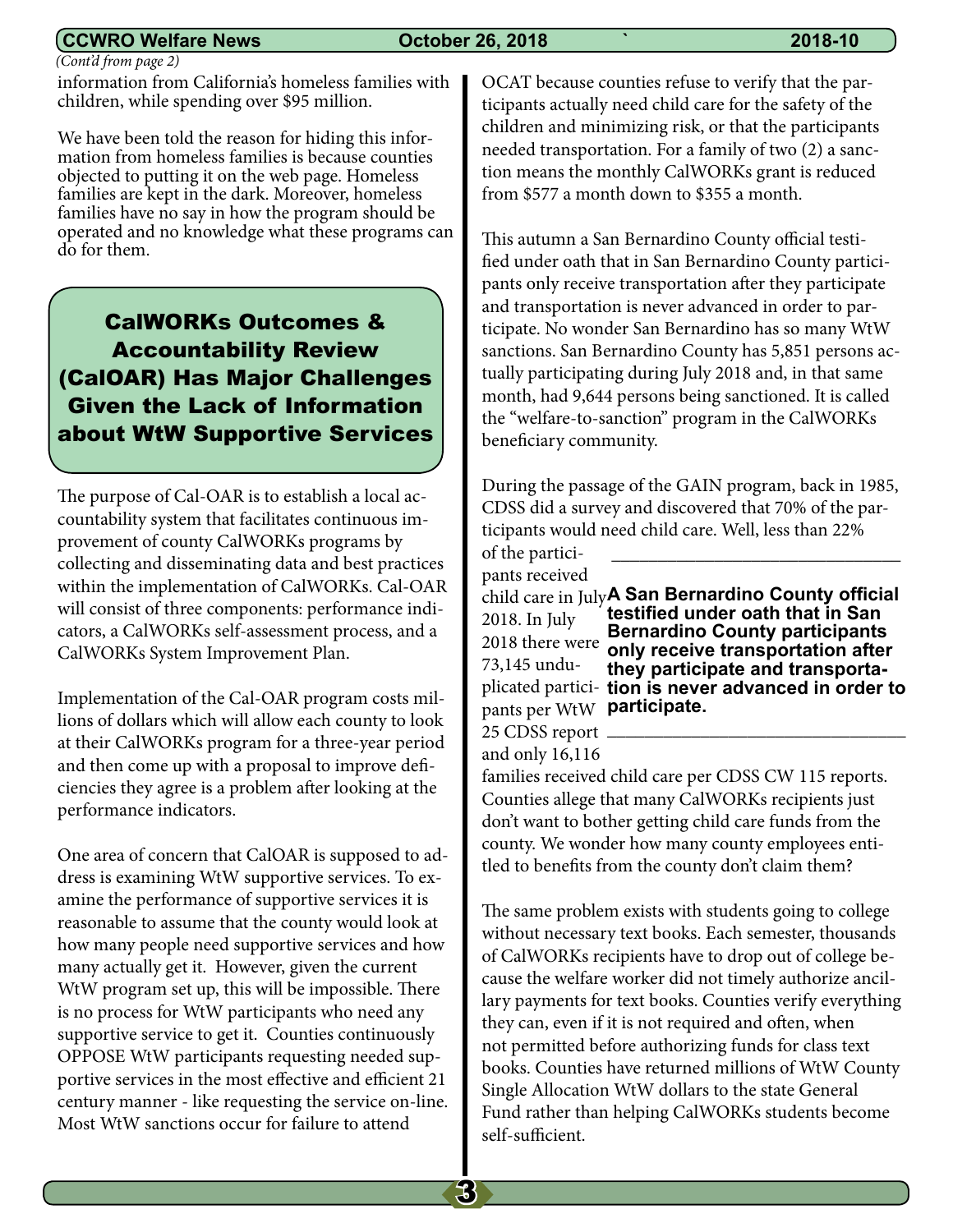#### **CCWRO Welfare News October 26, 2018 2018-10**

 *(Cont'd from page 3)*

*(cont'd on* 

#### *page 4)*

The common county response for participants not receiving supportive services is that the CalWORKs recipient should ask for it. How does the individual ask? Call the call center where calls are dropped, where there are long waiting periods, where thousands of calls are dropped because the county has a complicated authentication process that CalWORKs parents cannot navigate.

Why would a county verify that the parent has child care, transportation or other supportive services needs before requiring participation? To reduce the number of WtW participants being sanctioned? This would mean that the county would have to spend WtW dollars on WtW participants and not on themselves.

CalOAR would never be able to correctly access the effectiveness of supportive services, because the

**designed to make sure many** able to re-**CalOAR would never be able tiveness of WtW supportive services, because the WtW program is fundamentally participants are not able to request supportive services...**

\_\_\_\_\_\_\_\_\_\_\_\_\_\_\_\_\_\_\_\_\_\_\_\_\_\_\_

\_\_\_\_\_\_\_\_\_\_\_\_\_\_\_\_\_\_\_\_\_\_\_\_\_\_

WtW program is fundamentally designed to make sure many participants are not quest supportive services, thus the only

indicator that

CalOAR could use is, who is getting supportive services? vs Who needs supportive services?

The table to the right reveals during the month of July 2018 how many CalWORKs participants were actually participating in a WtW activity and how many were getting transportation; Orange 23%, Fresno 30%, San Joaquin 34%, Contra Costa 37%, Stanislaus 40% - some of these counties have rural areas. These are counties that are providing transportation below the statewide average of 65% and the majority of them are rural counties.

| County          | Unduplicated<br>Participants | Getting<br>Transportation | Percentage |
|-----------------|------------------------------|---------------------------|------------|
| Statewide       | 53756                        | 34941                     | 65%        |
| Alpine          | 0                            | 0                         | 0%         |
| Del Norte       | 48                           | 0                         | 0%         |
| Lassen          | 10                           | 0                         | 0%         |
| Mono            | 1                            | 0                         | 0%         |
| Lake            | 108                          | 14                        | 13%        |
| Colusa          | 6                            | 1                         | 17%        |
| Ventura         | 830                          | 157                       | 19%        |
| Glenn           | 15                           | 3                         | 20%        |
| San Mateo       | 202                          | 46                        | 23%        |
| El Dorado       | 142                          | 35                        | 25%        |
| Santa Barbara   | 438                          | 109                       | 25%        |
| Inyo            | 4                            | 1                         | 25%        |
| Orange          | 2903                         | 765                       | 26%        |
| Merced          | 554                          | 147                       | 27%        |
| Shasta          | 278                          | 81                        | 29%        |
| Fresno          | 3905                         | 1160                      | 30%        |
| <b>Butte</b>    | 283                          | 87                        | 31%        |
| Trinity         | 28                           | 9                         | 32%        |
| Mendocino       | 100                          | 33                        | 33%        |
| San Francisco   | 936                          | 311                       | 33%        |
| San Joaquin     | 837                          | 283                       | 34%        |
| Tehama          | 106                          | 38                        | 36%        |
| Contra Costa    | 1176                         | 431                       | 37%        |
| Placer          | 247                          | 96                        | 39%        |
| Yolo            | 271                          | 106                       | 39%        |
| Stanislaus      | 881                          | 353                       | 40%        |
| Tulare          | 1689                         | 714                       | 42%        |
| San Benito      | 73                           | 31                        | 42%        |
| Modoc           | 7                            | 3                         | 43%        |
| Humboldt        | 262                          | 121                       | 46%        |
| Madera          | 149                          | 70                        | 47%        |
| San Diego       | 3871                         | 1821                      | 47%        |
| Kern            | 1578                         | 754                       | 48%        |
| Sierra          | $\overline{2}$               | 1                         | 50%        |
| Sacramento      | 3884                         | 2089                      | 54%        |
| San Luis Obispo | 114                          | 62                        | 54%        |
| Amador          | 18                           | 10                        | 56%        |
| Sutter          | 120                          | 70                        | 58%        |
| Tuolumne        | 29                           | 17                        | 59%        |
| Calaveras       | 75                           | 44                        | 59%        |
| Sonoma          | 387                          | 232                       | 60%        |
| Santa Cruz      | 438                          | 264                       | 60%        |
| Mariposa        | 24                           | 15                        | 63%        |
| Nevada          | 72                           | 45                        | 63%        |
| Marin           | 81                           | 52                        | 64%        |

#### Source: CDSS WtW 25 reports